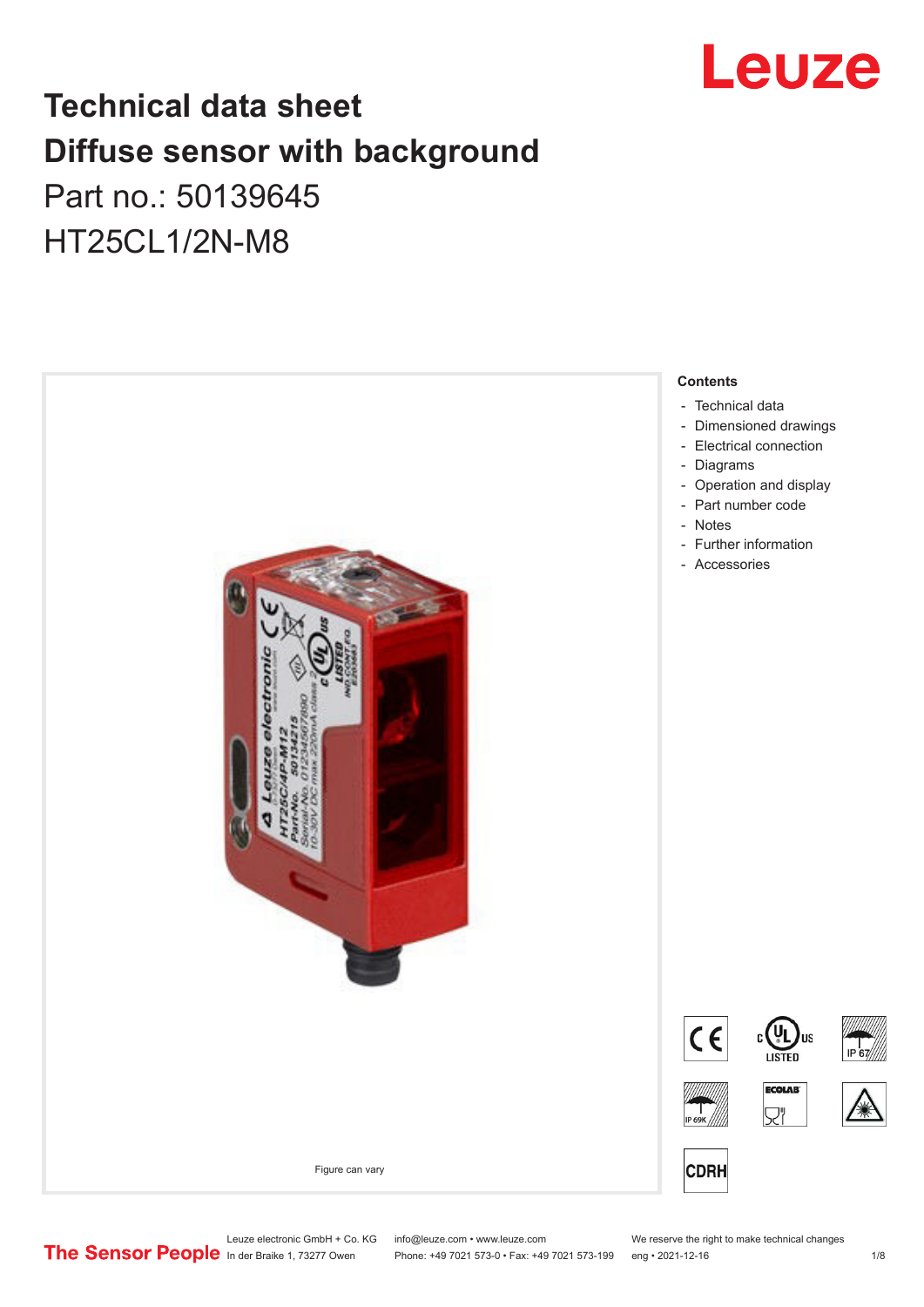ground suppression

## <span id="page-1-0"></span>**Technical data**

#### **Basic data**

**Series** 25C **Operating principle** Diffuse reflection principle with back-

### **Optical data**

| <b>Black-white error</b>             | < 10% up to 250 mm         |
|--------------------------------------|----------------------------|
| <b>Operating range</b>               | Guaranteed operating range |
| Operating range, white 90%           | $0.0050.6$ m               |
| Operating range, gray 18%            | $0.0150.45$ m              |
| Operating range, black 6%            | 0.020.3 m                  |
| <b>Operating range limit</b>         | Typical operating range    |
| <b>Operating range limit</b>         | $0.0050.6$ m               |
| <b>Adjustment range</b>              | 50  600 mm                 |
| Beam path                            | Collimated                 |
| <b>Light source</b>                  | Laser, Red                 |
| Wavelength                           | 650 nm                     |
| Laser class                          | 1, IEC/EN 60825-1:2007     |
| <b>Transmitted-signal shape</b>      | Pulsed                     |
| <b>Pulse duration</b>                | $4.5 \,\mathrm{\mu s}$     |
| Light spot size [at sensor distance] | 3 mm x 5 mm [1,000 mm]     |
| Type of light spot geometry          | elliptic                   |
| Shift angle                          | Typ. $\pm$ 1.5 $^{\circ}$  |
|                                      |                            |

### **Electrical data**

**Protective circuit** Polarity reversal protection

Short circuit protected

| Performance data              |                                     |
|-------------------------------|-------------------------------------|
| Supply voltage U <sub>B</sub> | 10  30 V, DC, Incl. residual ripple |
| <b>Residual ripple</b>        | $0 15 \%$ , From $U_{p}$            |
| <b>Open-circuit current</b>   | $020$ mA                            |
|                               |                                     |

### **Outputs**

**Number of digital switching outputs** 2 Piece(s)

| <b>Switching outputs</b>   |                                     |
|----------------------------|-------------------------------------|
| <b>Voltage type</b>        | DC                                  |
| Switching current, max.    | 100 mA                              |
| Switching voltage          | high: $\geq$ (U <sub>B</sub> -2.5V) |
|                            | low: $\leq 2.5V$                    |
|                            |                                     |
| <b>Switching output 1</b>  |                                     |
| <b>Assignment</b>          | Connection 1, pin 4                 |
| <b>Switching element</b>   | <b>Transistor, NPN</b>              |
| <b>Switching principle</b> | Light switching                     |
|                            |                                     |
| <b>Switching output 2</b>  |                                     |
| <b>Assignment</b>          | Connection 1, pin 2                 |

### **Switching element** Transistor, NPN **Switching principle** Dark switching

| Switching frequency | 2.500 Hz |
|---------------------|----------|
| Response time       | $0.2$ ms |
| Readiness delay     | 300 ms   |

| <b>Connection 1</b>       |                |
|---------------------------|----------------|
| <b>Function</b>           | Signal OUT     |
|                           | Voltage supply |
| <b>Type of connection</b> | Connector      |
| <b>Thread size</b>        | M <sub>8</sub> |
| <b>Type</b>               | Male           |
| <b>Material</b>           | <b>PUR</b>     |
| No. of pins               | 4-pin          |

### **Mechanical data**

| 15 mm x 42.7 mm x 30 mm              |
|--------------------------------------|
| Plastic                              |
| <b>ABS</b>                           |
| <b>Plastic</b>                       |
| 22 <sub>g</sub>                      |
| Red                                  |
| Through-hole mounting with M4 thread |
| Via optional mounting device         |
| <b>ECOLAB</b>                        |
|                                      |

### **Operation and display**

| Type of display                     | I FD                    |
|-------------------------------------|-------------------------|
| <b>Number of LEDs</b>               | 2 Piece(s)              |
| <b>Operational controls</b>         | Multiturn potentiometer |
| Function of the operational control | Range adjustment        |

#### **Environmental data**

| Ambient temperature, operation | -40  60 °C |
|--------------------------------|------------|
| Ambient temperature, storage   | -40  70 °C |

#### **Certifications**

| Degree of protection     | IP 67         |
|--------------------------|---------------|
|                          | IP 69K        |
| <b>Protection class</b>  | Ш             |
| <b>Certifications</b>    | c UL US       |
| <b>Standards applied</b> | IEC 60947-5-2 |
|                          |               |

### **Classification**

| <b>Customs tariff number</b> | 85365019 |
|------------------------------|----------|
| eCl@ss 5.1.4                 | 27270904 |
| $eC/\omega$ ss 8.0           | 27270904 |
| eCl@ss 9.0                   | 27270904 |
| eCl@ss 10.0                  | 27270904 |
| eCl@ss 11.0                  | 27270904 |
| <b>ETIM 5.0</b>              | EC002719 |
| <b>ETIM 6.0</b>              | EC002719 |
| <b>ETIM 7.0</b>              | EC002719 |

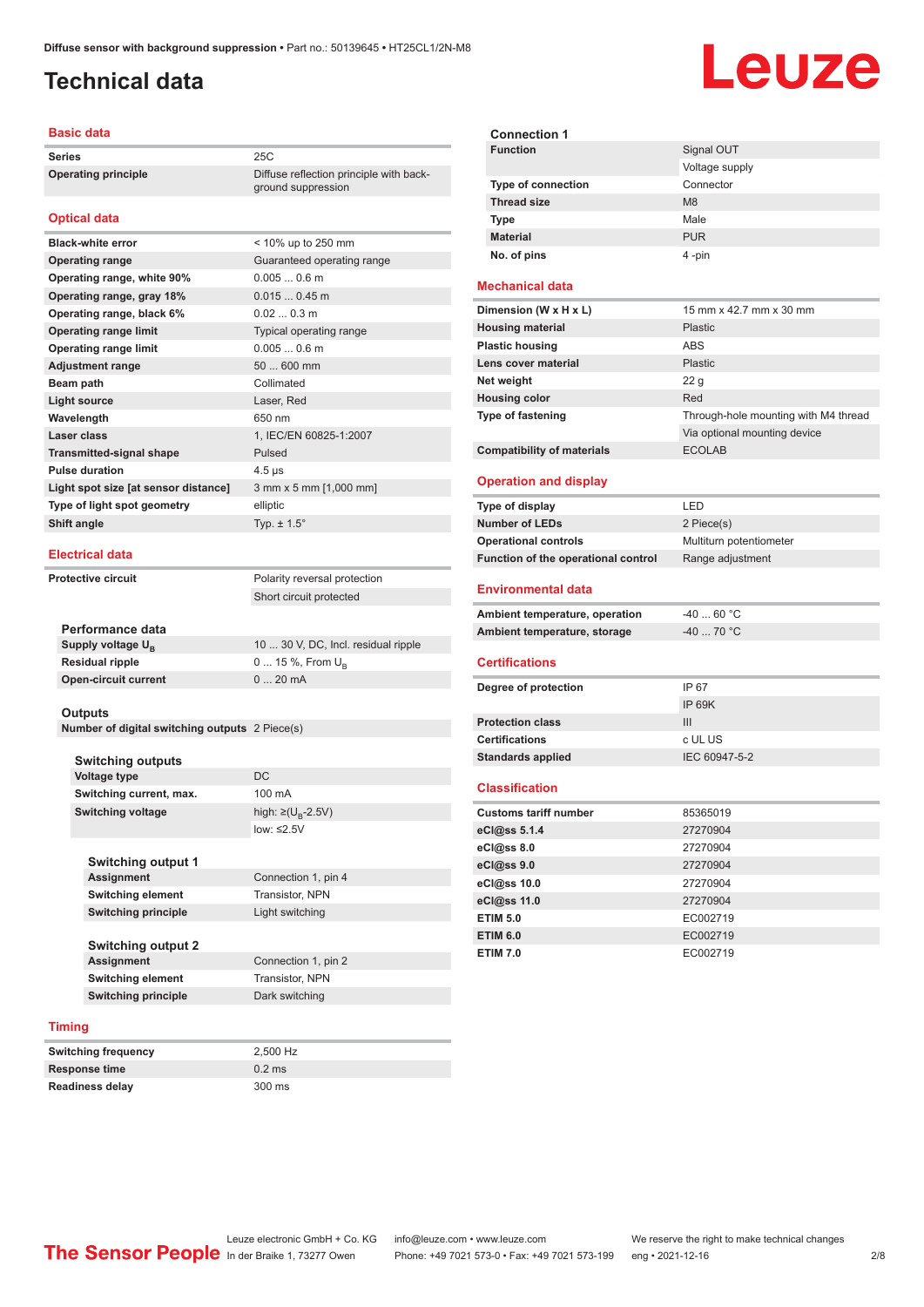## <span id="page-2-0"></span>**Dimensioned drawings**

All dimensions in millimeters



## **Electrical connection**

**Connection 1**

| <b>Function</b>    | Signal OUT     |
|--------------------|----------------|
|                    | Voltage supply |
| Type of connection | Connector      |
| <b>Thread size</b> | M <sub>8</sub> |
| <b>Type</b>        | Male           |
| <b>Material</b>    | <b>PUR</b>     |
| No. of pins        | 4-pin          |
|                    |                |

### **Pin Pin assignment**

| -4             | V+               |
|----------------|------------------|
| $\overline{2}$ | OUT <sub>2</sub> |
| 3              | GND              |
| $\overline{4}$ | OUT <sub>1</sub> |



Leuze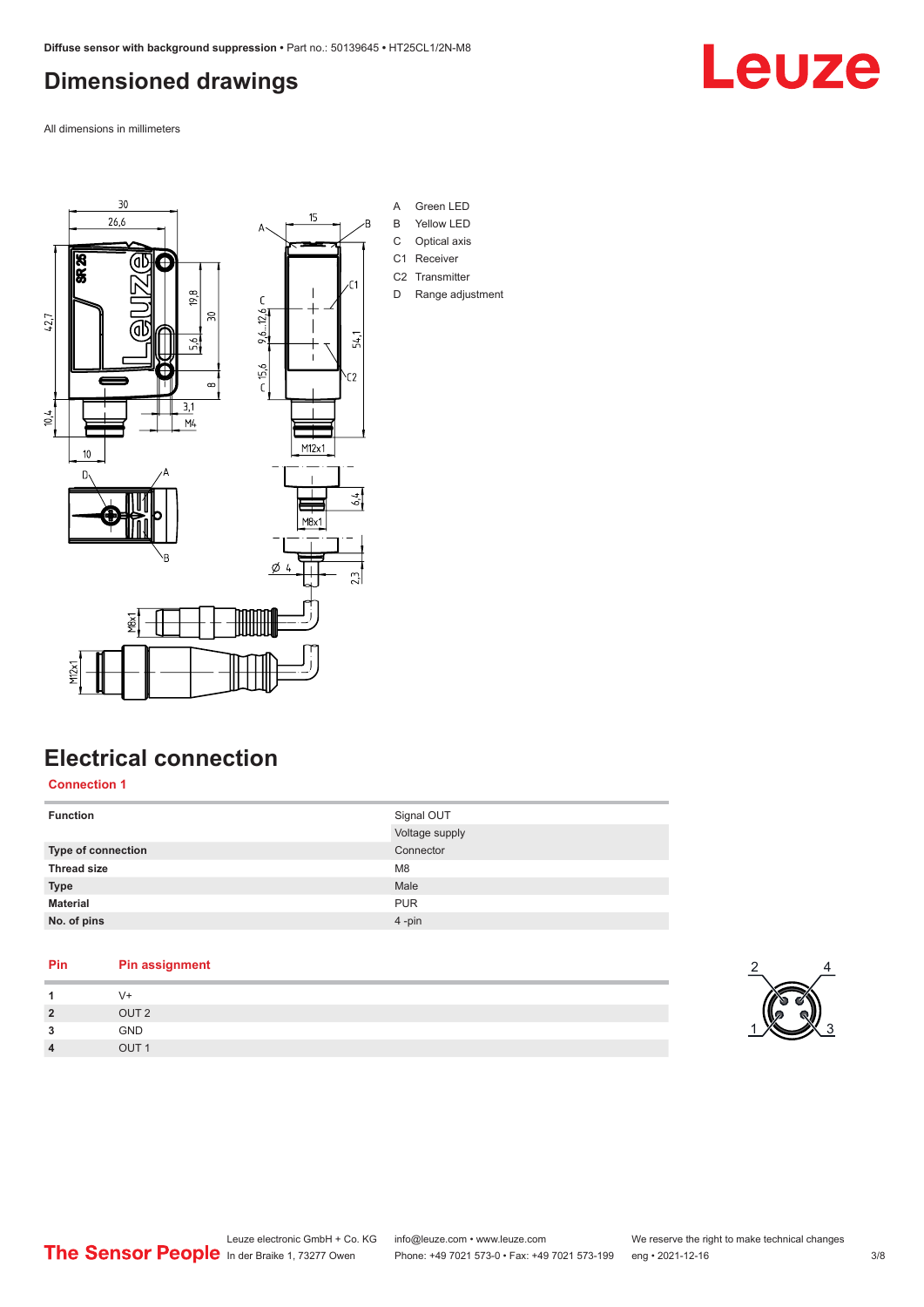## <span id="page-3-0"></span>**Diagrams**

# Leuze

Typ. response behavior (focusing distance 250 mm)



Typ. response behavior (focusing distance 600 mm)

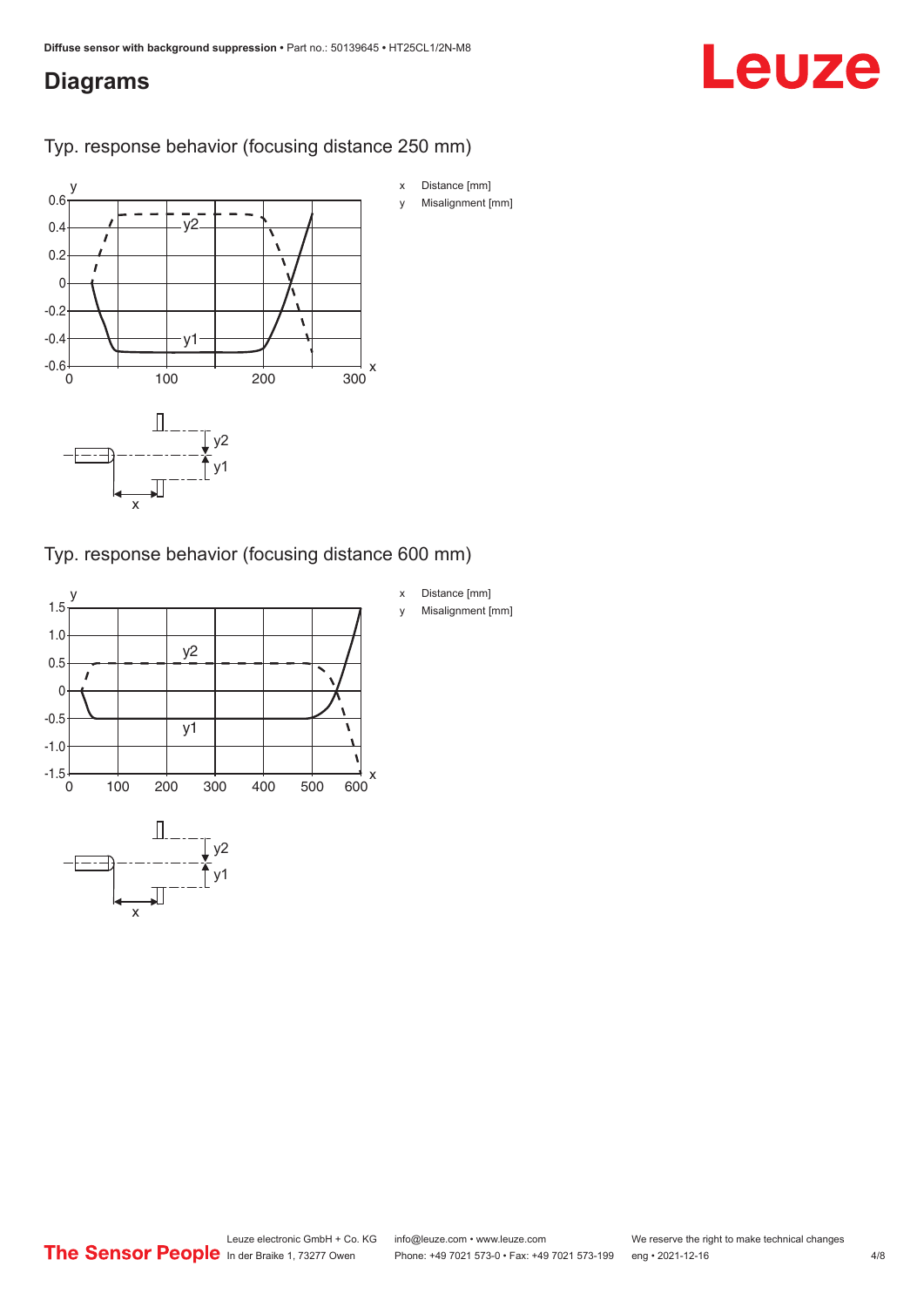### <span id="page-4-0"></span>**Diagrams**

# Leuze

Typ. black/white behavior



x

 $-\overline{...}$   $-\overline{...}$   $-\overline{...}$ 

x Range [mm]

- y Reduction of range [mm]
- A White 90%
- B Gray 18%
- C Black 6%

## **Operation and display**

| <b>LED</b>     | Display                  | <b>Meaning</b>        |
|----------------|--------------------------|-----------------------|
|                | Green, continuous light  | Operational readiness |
| $\overline{2}$ | Yellow, continuous light | Object detected       |

### **Part number code**

Part designation: **AAA25C d EE-f.GGH/iJ-K**

| AAA25C | Operating principle / construction<br>HT25C: Diffuse reflection sensor with background suppression<br>PRK25C: Retro-reflective photoelectric sensor with polarization filter<br>LS25C: Throughbeam photoelectric sensor transmitter<br>LE25C: Throughbeam photoelectric sensor receiver<br>DRT25C: Dynamic reference diffuse sensor                                                                                                                                                                |
|--------|----------------------------------------------------------------------------------------------------------------------------------------------------------------------------------------------------------------------------------------------------------------------------------------------------------------------------------------------------------------------------------------------------------------------------------------------------------------------------------------------------|
| d      | Light type<br>n/a: red light<br>I: infrared light                                                                                                                                                                                                                                                                                                                                                                                                                                                  |
| EE     | Light source<br>$n/a$ : LED<br>L1: laser class 1<br>L <sub>2</sub> : laser class 2                                                                                                                                                                                                                                                                                                                                                                                                                 |
| f      | Preset range (optional)<br>n/a: operating range acc. to data sheet<br>xxxF: Preset range [mm]                                                                                                                                                                                                                                                                                                                                                                                                      |
| GG     | Equipment<br>A: Autocollimation principle (single lens)<br>S: small light spot<br>D: Detection of stretch-wrapped objects<br>X: extended model<br>HF: Suppression of HF illumination (LED)<br>XL: Extra long light spot<br>T: autocollimation principle (single lens) for highly transparent bottles without tracking<br>TT: autocollimation principle (single lens) for highly transparent bottles with tracking<br>F: Foreground suppression<br>R: greater operating range<br>SL: Slit diaphragm |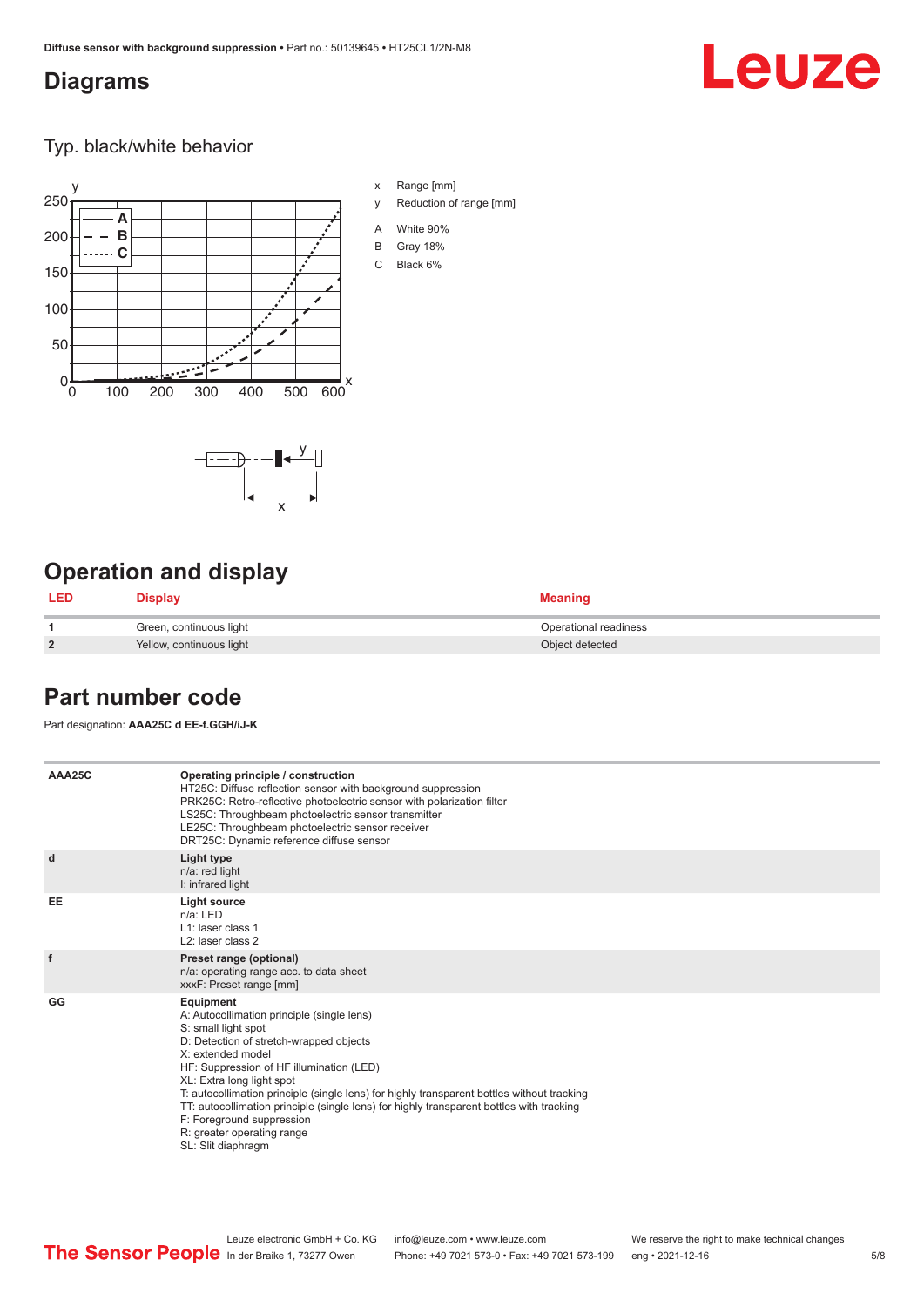### <span id="page-5-0"></span>**Part number code**

## Leuze

| H           | Operating range adjustment<br>1: 270° potentiometer<br>2: multiturn potentiometer<br>3: teach-in via button<br>R: greater operating range                                                                                                                                                                                                                                                                                                                                                                                                              |
|-------------|--------------------------------------------------------------------------------------------------------------------------------------------------------------------------------------------------------------------------------------------------------------------------------------------------------------------------------------------------------------------------------------------------------------------------------------------------------------------------------------------------------------------------------------------------------|
|             | Switching output/function OUT 1/IN: Pin 4 or black conductor<br>2: NPN transistor output, light switching<br>N: NPN transistor output, dark switching<br>4: PNP transistor output, light switching<br>P: PNP transistor output, dark switching<br>X: pin not used<br>8: activation input (activation with high signal)<br>L: IO-Link interface (SIO mode: PNP light switching, NPN dark switching)<br>6: push-pull switching output, PNP light switching, NPN dark switching<br>G: Push-pull switching output, PNP dark switching, NPN light switching |
| J           | Switching output / function OUT 2/IN: pin 2 or white conductor<br>2: NPN transistor output, light switching<br>N: NPN transistor output, dark switching<br>4: PNP transistor output, light switching<br>P: PNP transistor output, dark switching<br>W: warning output<br>X: pin not used<br>6: push-pull switching output, PNP light switching, NPN dark switching<br>T: teach-in via cable<br>G: Push-pull switching output, PNP dark switching, NPN light switching                                                                                  |
| κ           | <b>Electrical connection</b><br>n/a: cable, standard length 2000 mm, 4-wire<br>200-M12: cable, length 200 mm with M12 connector, 4-pin, axial (plug)<br>M8: M8 connector, 4-pin (plug)<br>M12: M12 connector, 4-pin (plug)<br>200-M8: cable, length 200 mm with M8 connector, 4-pin, axial (plug)                                                                                                                                                                                                                                                      |
| <b>Note</b> |                                                                                                                                                                                                                                                                                                                                                                                                                                                                                                                                                        |

 $\%$  A list with all available device types can be found on the Leuze website at www.leuze.com.

### **Notes**

| <b>Observe intended use!</b>                                                                                                                                   |
|----------------------------------------------------------------------------------------------------------------------------------------------------------------|
| $\%$ This product is not a safety sensor and is not intended as personnel protection.<br>$\%$ The product may only be put into operation by competent persons. |
| $\%$ Only use the product in accordance with its intended use.                                                                                                 |

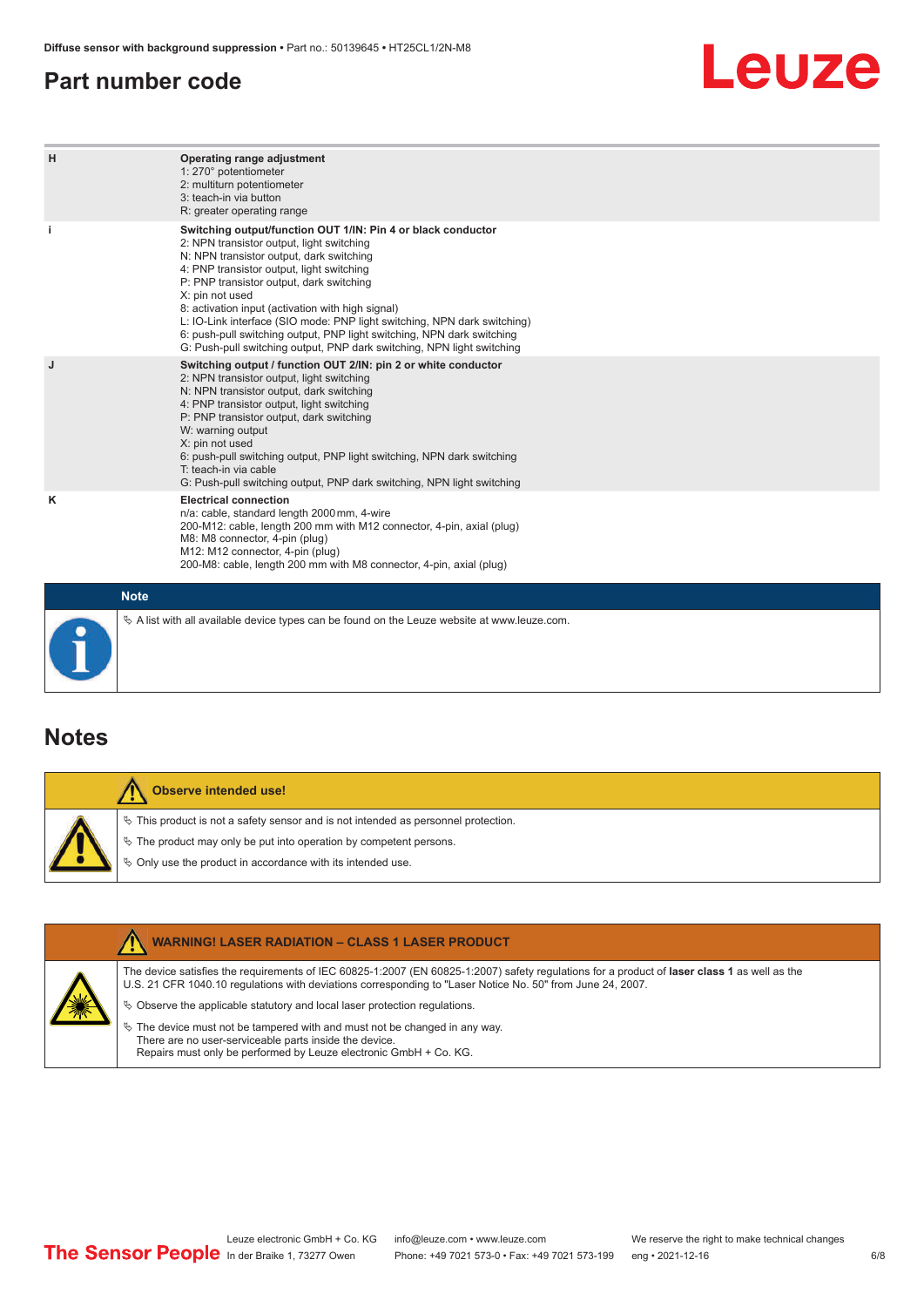## <span id="page-6-0"></span>**Further information**

Leuze

- Light source: Average life expectancy 50,000 h at an ambient temperature of 25 °C
- Sum of the output currents for both outputs 100 mA

## **Accessories**

## Connection technology - Connection cables

|   |    | Part no. | <b>Designation</b> | <b>Article</b>   | <b>Description</b>                                                                                                                                |
|---|----|----------|--------------------|------------------|---------------------------------------------------------------------------------------------------------------------------------------------------|
| ŧ | J. | 50130850 | KD U-M8-4A-V1-050  | Connection cable | Connection 1: Connector, M8, Axial, Female, 4-pin<br>Connection 2: Open end<br>Shielded: No<br>Cable length: 5,000 mm<br>Sheathing material: PVC  |
|   |    | 50130871 | KD U-M8-4W-V1-050  | Connection cable | Connection 1: Connector, M8, Angled, Female, 4-pin<br>Connection 2: Open end<br>Shielded: No<br>Cable length: 5,000 mm<br>Sheathing material: PVC |

## Mounting technology - Mounting brackets

| Part no. | <b>Designation</b> | <b>Article</b>   | <b>Description</b>                                                                                                                                                                                                            |
|----------|--------------------|------------------|-------------------------------------------------------------------------------------------------------------------------------------------------------------------------------------------------------------------------------|
| 50118543 | BT 300M.5          | Mounting bracket | Design of mounting device: Angle, L-shape<br>Fastening, at system: Through-hole mounting<br>Mounting bracket, at device: Screw type, Suited for M4 screws<br>Type of mounting device: Adjustable<br>Material: Stainless steel |

## Mounting technology - Rod mounts

| Part no. | <b>Designation</b> | <b>Article</b>  | <b>Description</b>                                                                                                                                                                                                                                           |
|----------|--------------------|-----------------|--------------------------------------------------------------------------------------------------------------------------------------------------------------------------------------------------------------------------------------------------------------|
| 50117829 | BTP 200M-D12       | Mounting system | Design of mounting device: Protection hood<br>Fastening, at system: For 12 mm rod<br>Mounting bracket, at device: Screw type<br>Type of mounting device: Clampable, Adjustable, Turning, 360°<br>Material: Metal                                             |
| 50117252 | BTU 300M-D12       | Mounting system | Design of mounting device: Mounting system<br>Fastening, at system: For 12 mm rod, Sheet-metal mounting<br>Mounting bracket, at device: Screw type, Suited for M4 screws<br>Type of mounting device: Clampable, Adjustable, Turning, 360°<br>Material: Metal |